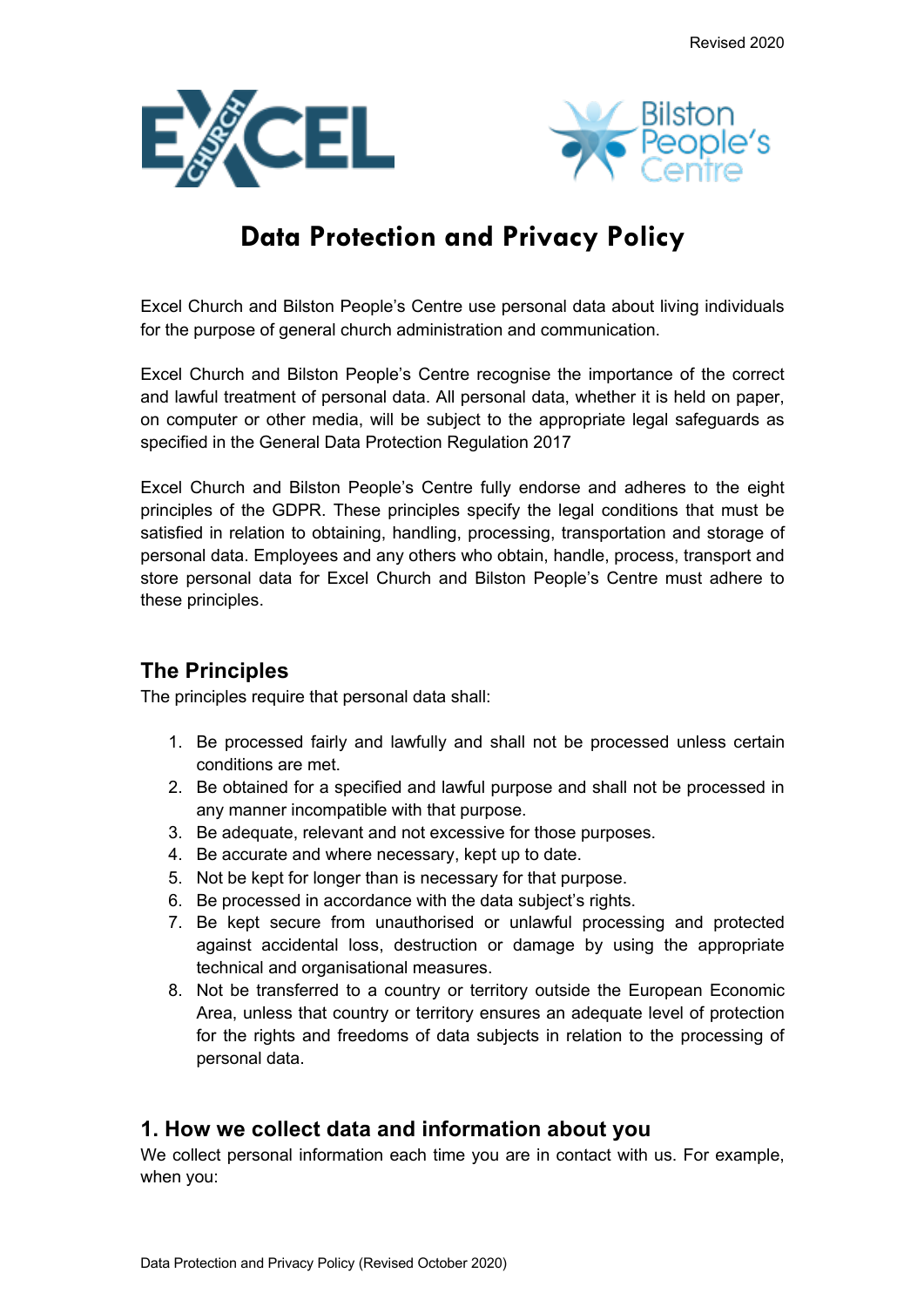- **•** Visit our website:
- **Register your details and your family details, at** https://excel.churchsuite.co.uk/ or via an embedded form on our website or social media
- § Make a donation, by completion of offering envelopes, via our website or electronic means;
- Register for a conference or other Church event:
- § Provide your contact details, in writing or orally, to Church/Centre staff or volunteers;
- § Purchase goods or services, including when you provide credit or debit card details;
- § When you attend church services or participate in other Church/Centre activities;
- Communicate with the Church/Centre by means such as email, letter, telephone;
- Face to face meetings with staff and volunteers;
- § Access social media platforms such as Facebook, YouTube, WhatsApp, Twitter, Instagram

## **2. Maintaining Confidentiality**

Excel Church and Bilston People's Centre will treat all your personal information as private and confidential and not disclose any data about you to anyone other than the leadership and ministry overseers/co-coordinators of the church/centre in order to facilitate the administration and day-to-day ministry of the church/centre.

All Excel Church and Bilston People's Centre staff and volunteers who have access to Personal Data will be required to agree to sign our Data Protection and Privacy Policy.

#### **There are four exceptional circumstances to the above permitted by law:**

- 1. Where we are legally compelled to do so.
- 2. Where there is a duty to the public to disclose.
- 3. Where disclosure is required to protect your interest.
- 4. Where disclosure is made at your request or with your consent.

### **3. Use of Personal Information**

Excel Church and Bilston People's Centre will use your data for three main purposes:

- 1. The day-to-day administration of the church and centre; e.g. pastoral care and oversight including calls and visits, preparation of ministry rotas, maintaining financial records of giving for audit and tax purposes.
- 2. Contacting you to keep you informed of church services, activities, resources and events.
- 3. Statistical analysis; gaining a better understanding of church and centre demographics.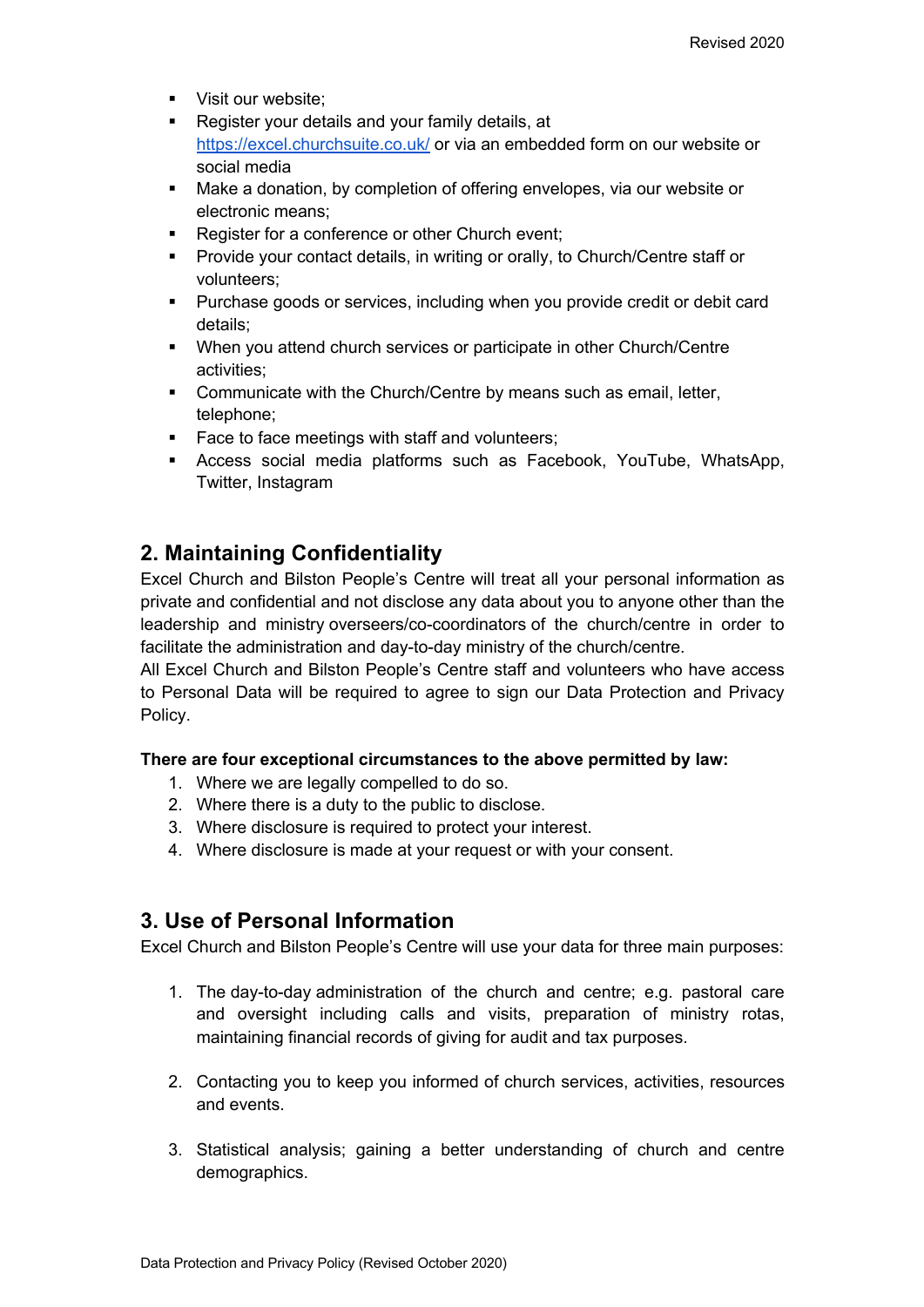*N.B. although collated church/centre data may be passed to a third party, such as number of small groups or small group's attendance, no personal data will be disclosed.*

### **The Database**

Information contained on the database will not be used for any other purposes than set out in this section. The database is accessed through the cloud and therefore, can be accessed through any computer or smart device with internet access. The server for the database is in the UK and hosted by Churchsuite.

- 1. Access to the database is strictly controlled through the use of name specific passwords, which are selected by the individual.
- 2. Those authorised to use the database only have access to their specific area of use within the database. This is controlled by the Data Controller and other specified administrators. These are the only people who can access and set these security parameters.
- 3. People who will have secure and authorised access to the database include Excel Church and Bilston People's Centre Trustees, Staff, data inputters, department leads, Ministry Team Leaders, Connect Group Leaders.
- 4. All access and activity on the database is logged and can be viewed by the Database Controller.
- 5. 5.Subject Access all individuals who are the subject of personal data held by Excel Church and Bilston People's Centre are entitled to:
- **Ask what information the church/centre holds about them and why.**
- Ask how to gain access to it.
- Be informed how to keep it up to date.
- Be informed what Excel Church and Bilston People's Centre are doing to comply with its obligations under the General Data Protection Regulation 2017
- 6. Personal information will not be passed onto any third parties outside of the church/centre environment.
- 7. We do not sell or pass any of your personal information to any other organisations and/or individuals without your express consent, with the following exceptions:
- 8. Sensitive Personal Information: The Church may collect and store sensitive personal information such as health information, religious information (church attendance) when you and/or your family attend, register for church events and conferences. Your personal information will be kept strictly confidential. It is never sold, given away, or otherwise shared with anyone, unless required, by law.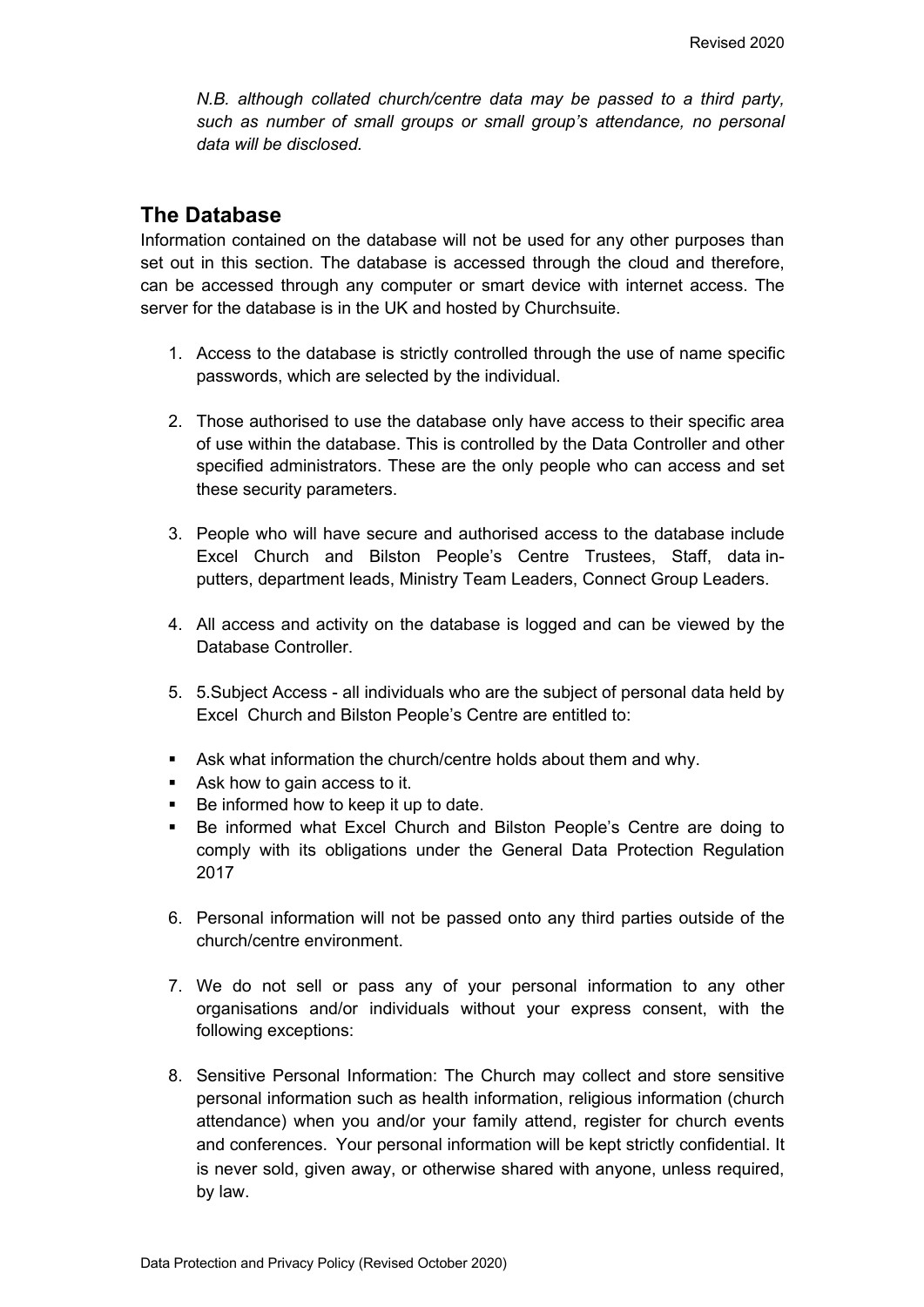### **Rights to Access Information**

Employees and other subjects of personal data held by Excel Church and Bilston People's Centre have the right to access any personal data that is being held in certain manual filing systems. This right is subject to certain exemptions: Personal Information may be withheld if the information relates to another individual.

Any person who wishes to exercise this right should make the request in writing to the Excel Church and Bilston People's Centre Data Officer (Daniel Lee), using the standard letter which is available online from www.ico.gov.uk.

Please address all correspondence to: FAO: The Data Protection Officer Excel Church Wolverhampton Street Bilston West Midlands WV14 0LT

or email info@excelchurch.org.uk

If personal details are inaccurate, they can be amended upon request.

Excel Church and Bilston People's Centre aim to comply with requests for access to personal information as quickly as possible, but will ensure that it is provided within 30 days of receipt of a completed form unless there is good reason for delay. In such cases, the reason for delay will be explained in writing to the individual making the request.

### **Data Retention**

Excel Church and Bilston People's Centre will retain data as follows:

- Safeguarding 10 years
- Financial information 7 years
- Churchsuite database data  $-2$  years

Data protection Policy understanding and acceptance:

Name:

Position/ role:

Dept:

I function in the roles below (please tick all those that apply)